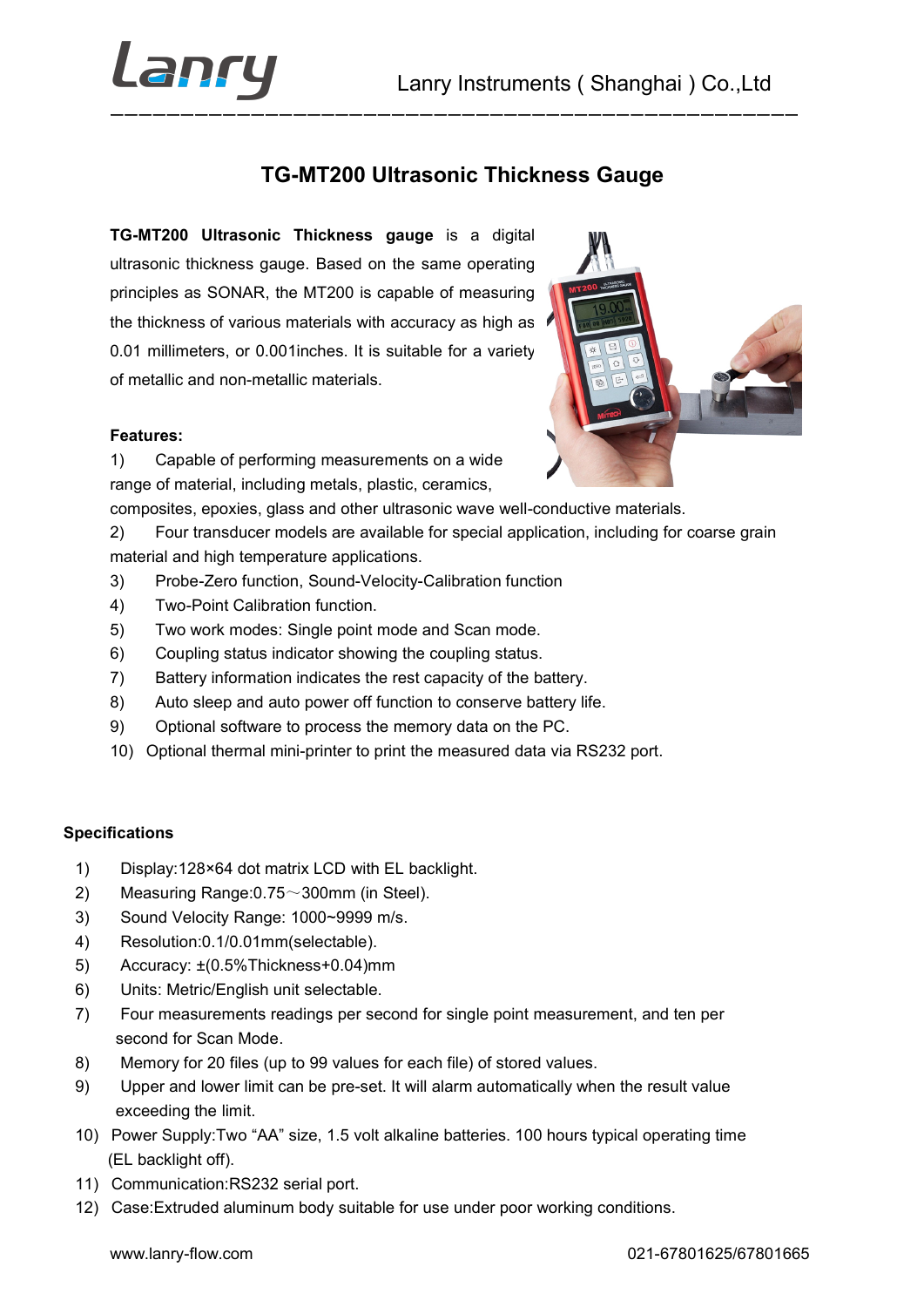

- 
- 

# Configuration

|                                                                                      | Lanry          |                         |                | Lanry Instruments (Shanghai) Co., Ltd |
|--------------------------------------------------------------------------------------|----------------|-------------------------|----------------|---------------------------------------|
| 13) Outline dimensions: 132H X 76.2W mm.<br>14) Weight: 345g<br><b>Configuration</b> |                |                         |                |                                       |
|                                                                                      | No.            | Item                    | Quantity       | <b>Remarks</b>                        |
|                                                                                      | $\mathbf 1$    | Main body               | $\mathbf 1$    |                                       |
|                                                                                      | $\overline{2}$ | Transducer              | $\mathbf 1$    | Model: N05/90°                        |
| Standard                                                                             | 3              | Couplant                | $\mathbf 1$    |                                       |
| Configuration                                                                        | 4              | <b>Instrument Case</b>  | $\mathbf{1}$   |                                       |
|                                                                                      | 5              | <b>Operating Manual</b> | $\mathbf 1$    |                                       |
|                                                                                      | 6              | Alkaline battery        | $\overline{2}$ | AA size                               |
|                                                                                      | $\overline{7}$ | Transducer: N02         |                |                                       |
| Optional                                                                             | 8              | Transducer: N07         |                |                                       |
| Configuration                                                                        | 9              | Transducer: HT5         |                |                                       |

| Standard                       | $\mathfrak{S}$                 |             | Couplant                                                          | $\mathbf 1$                |                                                                     |
|--------------------------------|--------------------------------|-------------|-------------------------------------------------------------------|----------------------------|---------------------------------------------------------------------|
| Configuration                  | $\overline{4}$                 |             | <b>Instrument Case</b>                                            | $\mathbf 1$                |                                                                     |
|                                | $\overline{5}$                 |             | <b>Operating Manual</b>                                           | $\mathbf 1$                |                                                                     |
|                                | $\,6$                          |             | Alkaline battery                                                  | $\overline{2}$             | AA size                                                             |
|                                | $\overline{7}$                 |             | Transducer: N02                                                   |                            |                                                                     |
| Optional                       | $\bf 8$                        |             | Transducer: N07                                                   |                            |                                                                     |
| Configuration                  | $\boldsymbol{9}$               |             | Transducer: HT5                                                   |                            |                                                                     |
| <b>Model</b>                   | <b>Frequency</b><br><b>MHZ</b> | <b>Diam</b> | <b>Appendix A: Transducer Selection</b><br><b>Measuring Range</b> | <b>Lower limit</b>         | <b>Description</b>                                                  |
| N <sub>02</sub>                | 2.5                            | mm<br>14    | $3.0$ mm $\sim$ 300.0mm<br>(In Steel)                             | 20                         | for thick, highly attenuating,<br>or highly scattering<br>materials |
| N <sub>05</sub>                | 5                              | 10          | 1.2mm~230.0mm<br>(In Steel)                                       | $\Phi$ 20mm × 3.0mm        | Normal Measurement                                                  |
| N <sub>05</sub><br>$/90^\circ$ | 5                              | 10          | 1.2mm~230.0mm<br>(In Steel)                                       | $\Phi$ 20mm $\times$ 3.0mm | Normal Measurement                                                  |
| <b>N07</b>                     | $\overline{7}$                 | $\,6\,$     | $0.75$ mm $\sim$ 80.0mm<br>(In Steel)                             | $\Phi$ 15mm × 2.0mm        | For thin pipe wall or small<br>curvature pipe wall<br>measurement   |
| HT <sub>5</sub>                | 5                              | 12          | $3 \sim 200$ mm<br>(In Steel)                                     | $30\,$                     | For high temperature (lower<br>than 300°C) measurement.             |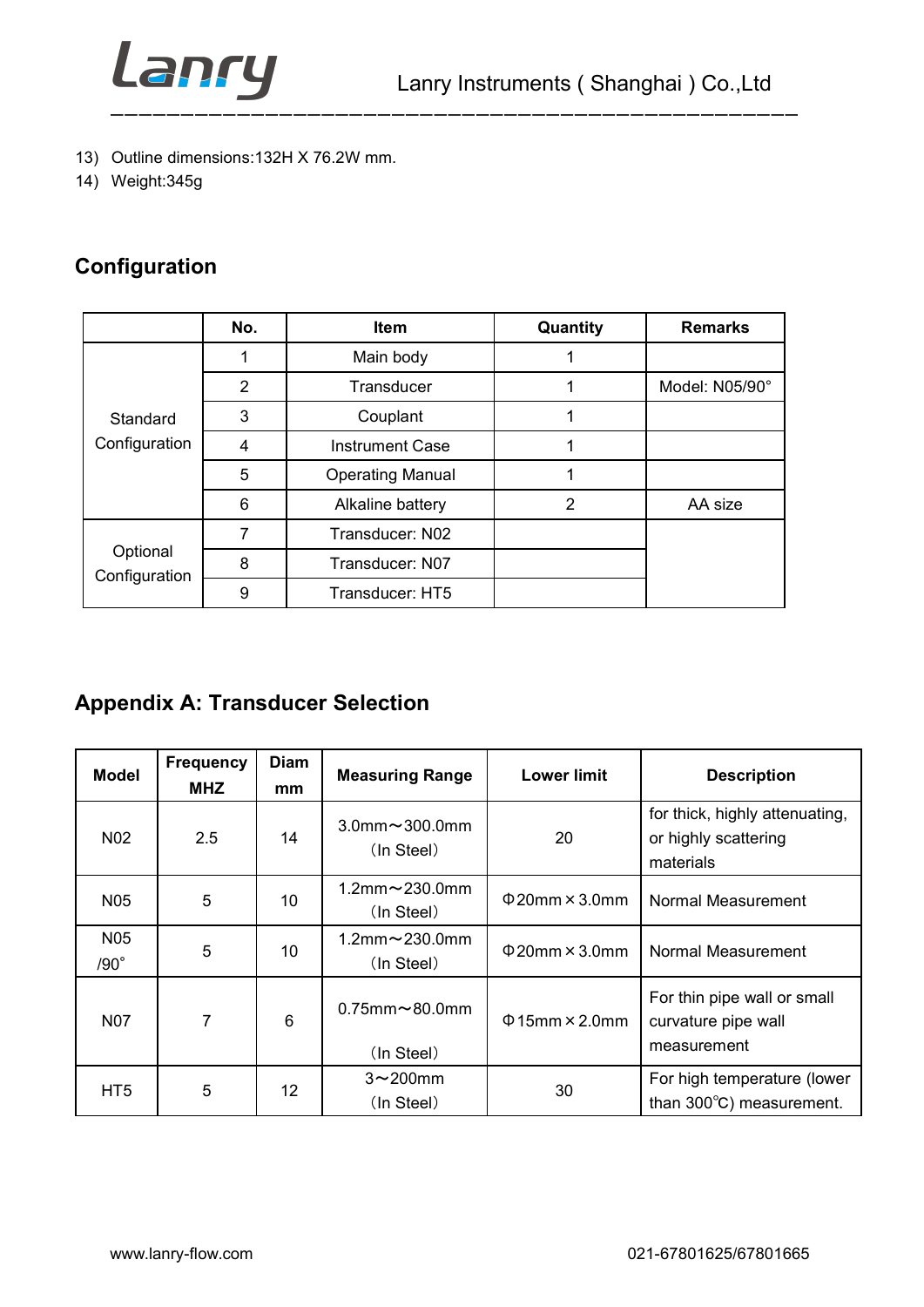

| <b>Appendix B: Sound Velocities</b> |                       |               |  |  |
|-------------------------------------|-----------------------|---------------|--|--|
| <b>Material</b>                     | <b>Sound Velocity</b> |               |  |  |
|                                     | In/us                 | m/s           |  |  |
| Aluminum                            | 0.25                  | 6340-6400     |  |  |
| Steel, common                       | 0.233                 | 5920          |  |  |
| Steel, stainless                    | 0.226                 | 5740          |  |  |
| <b>Brass</b>                        | 0.173                 | 4399          |  |  |
| Copper                              | 0.186                 | 4720          |  |  |
| Iron                                | 0.233                 | 5930          |  |  |
| Cast Iron                           | 0.173-0.229           | $4400 - 5820$ |  |  |
| Lead                                | 0.094                 | 2400          |  |  |
| <b>Nylon</b>                        | 0.105                 | 2680          |  |  |
| Silver                              | 0.142                 | 3607          |  |  |
| Gold                                | 0.128                 | 3251          |  |  |
| Zinc                                | 0.164                 | 4170          |  |  |
| Titanium                            | 0.236                 | 5990          |  |  |
| Tin                                 | 0.117                 | 2960          |  |  |
| Epoxy resin                         | 0.1                   | 2540          |  |  |
| Ice<br>Nickel                       | 0.157<br>0.222        | 3988<br>5639  |  |  |
| Plexiglass                          | 0.106                 | 2692          |  |  |
| Polystyrene                         | 0.092                 | 2337          |  |  |
| Porcelain                           | 0.23                  | 5842          |  |  |
| <b>PVC</b>                          | 0.094                 | 2388          |  |  |
| Quartz glass                        | 0.222                 | 5639          |  |  |
| Rubber, vulcanized                  | 0.091                 | 2311          |  |  |
| Teflon                              | 0.056                 | 1422          |  |  |
| Water                               | 0.058                 | 1473          |  |  |